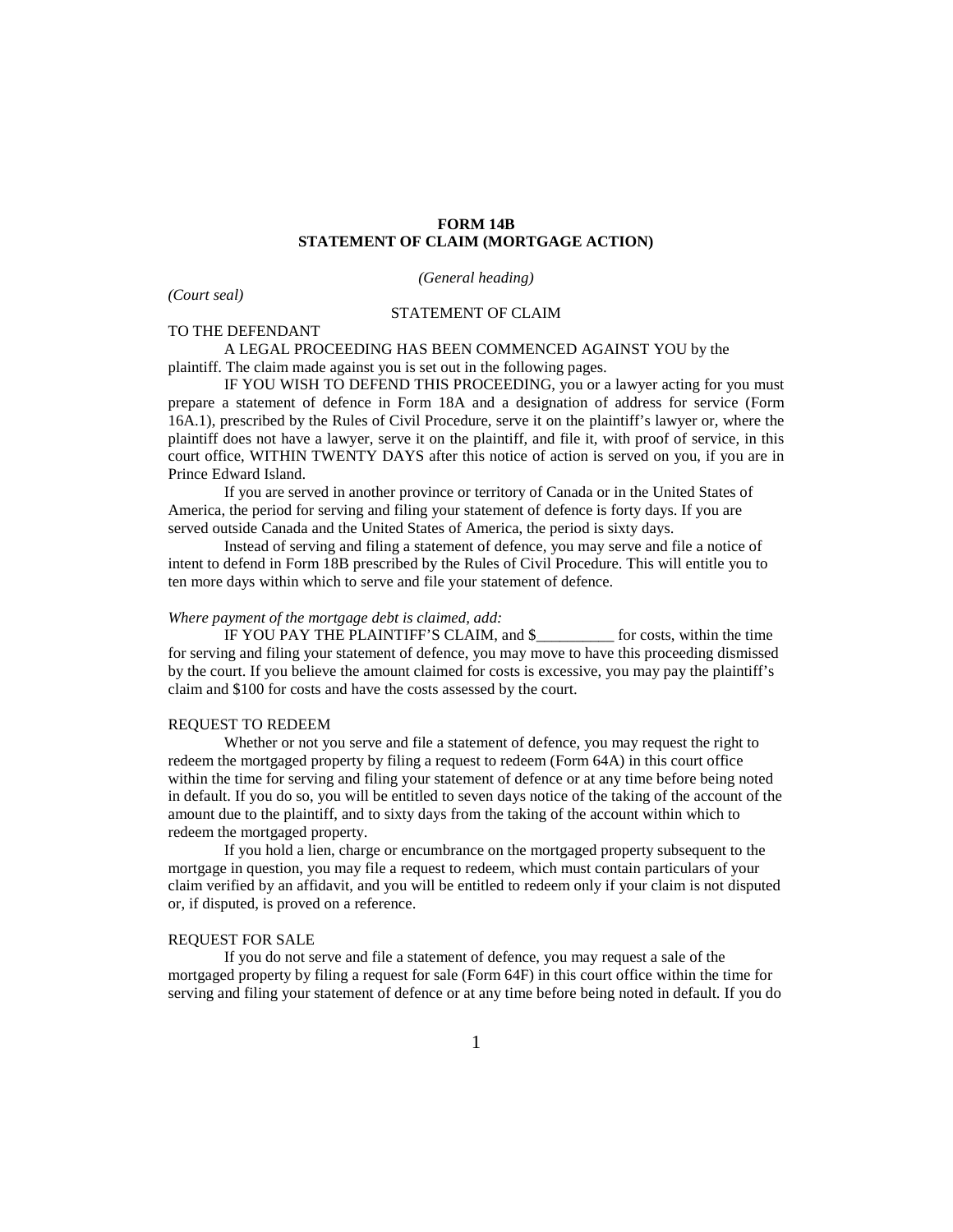so, the plaintiff will be entitled to obtain a judgment for sale with a reference and you will be entitled to notice of the reference.

If you hold a lien, charge or encumbrance on the mortgaged property subsequent to the mortgage in question and you do not serve and file a statement of defence and do not file a request to redeem, you may file a request for sale which must contain particulars of your claim verified by an affidavit; and must be accompanied by a receipt showing that \$250 has been paid into court as security for the costs of the plaintiff and of any other party having carriage of the sale.

## DEFAULT JUDGMENT

IF YOU FAIL TO SERVE AND FILE A STATEMENT OF DEFENCE, JUDGMENT MAY BE GIVEN AGAINST YOU WITHOUT FURTHER NOTICE. *(Date)*

Issued by \_\_\_\_\_\_\_\_\_\_\_\_\_\_\_\_\_\_\_\_\_\_\_

Registrar

*Address of court office:*

TO

*(Name and address of each defendant)*

#### REQUEST TO REDEEM

Whether or not you serve and file a statement of defence, you may request the right to redeem the mortgaged property by filing a request to redeem (Form 64A) in this court office within the time for serving and filing your statement of defence or at any time before being noted in default. If you do so, you will be entitled to seven days notice of the taking of the account of the amount due to the plaintiff, and to sixty days from the taking of the account within which to redeem the mortgaged property.

#### DEFAULT JUDGMENT

IF YOU FAIL TO SERVE AND FILE A STATEMENT OF DEFENCE, JUDGMENT MAY BE GIVEN AGAINST YOU WITHOUT FURTHER NOTICE. *(Date)*

Issued by

Registrar

Address of court office:

TO *(Name and address of each defendant)*

*(Subsequent encumbrancers are not to be named as defendants in the statement of claim in a sale action.)*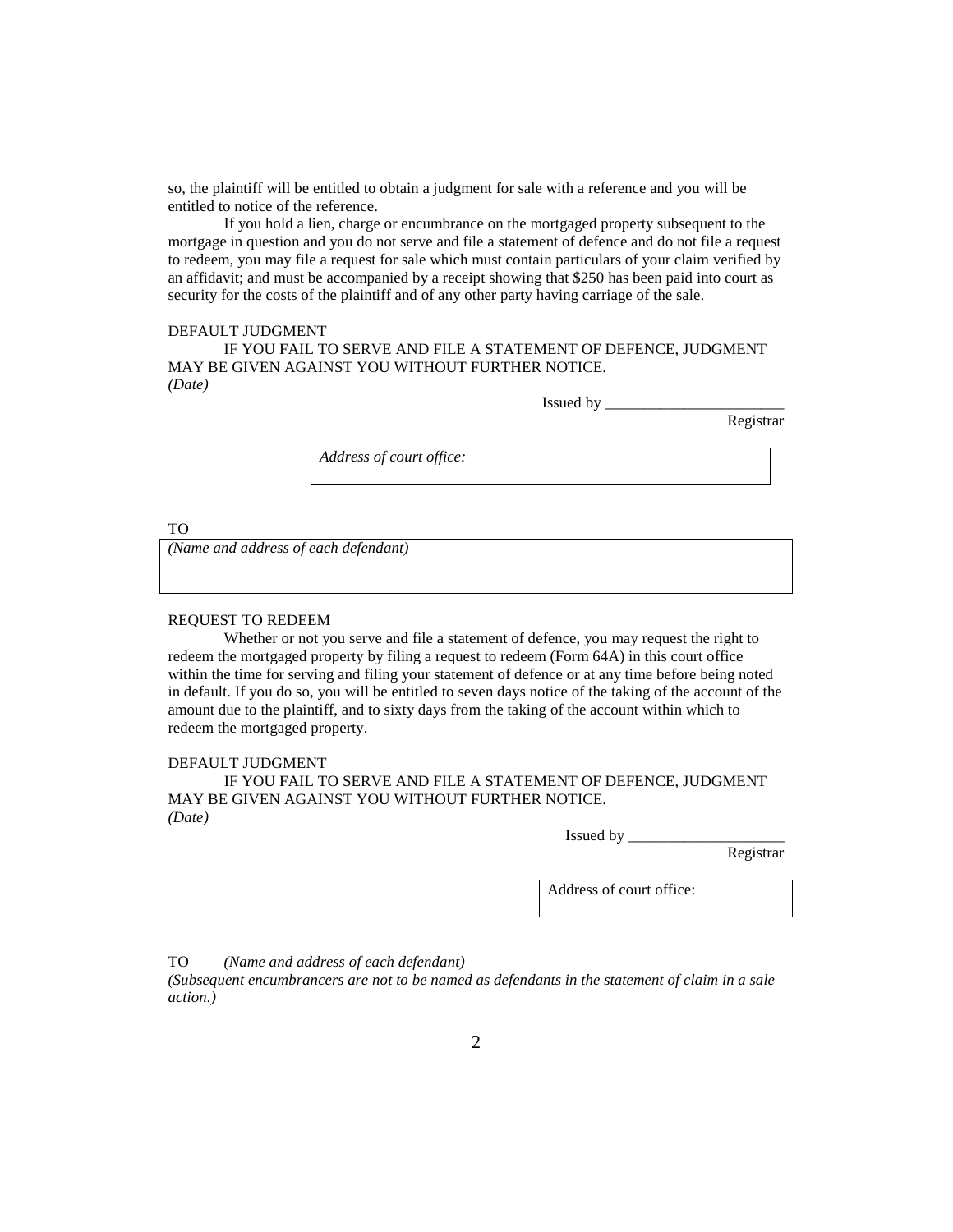# CLAIM

1. The plaintiff claims:

*(foreclosure)*

(a) that the equity of redemption in the property secured by the mortgage mentioned below be foreclosed;

*(or)*

*(sale)*

(a) that the property secured by the mortgage mentioned below be sold and the proceeds of sale applied towards the amount due under the mortgage, and payment to the plaintiff by the defendant (name of payment to the plaintiff by the defendant *defendant against whom payment of any deficiency is claimed)* personally of any deficiency if the sale proceeds are not sufficient to pay the amount found due to the plaintiff;

*(possession)*

- (b) possession of the mortgaged property;
- *(payment of mortgage debt)*
	- (c) payment by the defendant \_\_\_\_\_\_\_\_\_\_\_\_\_\_\_\_\_\_ *(name of defendant against*  whom payment of the mortgage debt is claimed) of the sum of \$\_ (from paragraph 5 below) now due under the mortgage together with interest at the rate of \_\_\_\_\_\_\_\_\_\_\_\_ *(mortgage rate)* per cent per year until judgment;

*(interest)*

(d) post-judgment interest in accordance with the *Judicature Act (or where the mortgage provides for interest after judgment at the mortgage rate, substitute:*  post-judgment interest at the rate of \_\_\_\_\_\_\_\_\_\_\_\_\_ *(mortgage rate)* per cent per year in accordance with the mortgage;) and

*(costs)*

- (e) the costs of this action *(on a lawyer and client basis if the mortgage so provides)*.
- 2. The plaintiff's claim is on a mortgage dated \_\_\_\_\_\_\_\_\_\_\_\_ *(date)*, made between \_\_\_\_\_\_\_\_\_\_\_\_\_\_\_\_\_\_\_\_\_\_ *(name of mortgagor)* and \_\_\_\_\_\_\_\_\_\_\_\_\_\_\_\_\_\_ *(name of mortgagee)*, and registered \_\_\_\_\_\_\_\_\_\_\_\_\_\_\_\_\_\_\_\_\_\_\_\_\_\_\_\_\_\_\_\_\_\_\_\_\_\_\_ *(give particulars of registration and of any assignment of the mortgage),* under which the defendant *(or as may be)* mortgaged the property described below for a term of \_\_\_\_ years securing the sum of \$\_\_\_\_\_\_\_\_\_\_and interest on that sum at the rate of 16 per cent per year. The mortgage provides for payment of principal and interest as follows:

*(Set out terms of payment. Add a reference to provisions in the mortgage for lawyer and client costs and post-judgment interest if applicable).*

2a. The mortgage provides that on default of payment of any sum required to be paid under the mortgage, the principal becomes due and payable and the plaintiff is entitled to possession of the mortgaged property and to foreclosure of the equity of redemption in the mortgaged property (or sale of the mortgaged property or as may be).